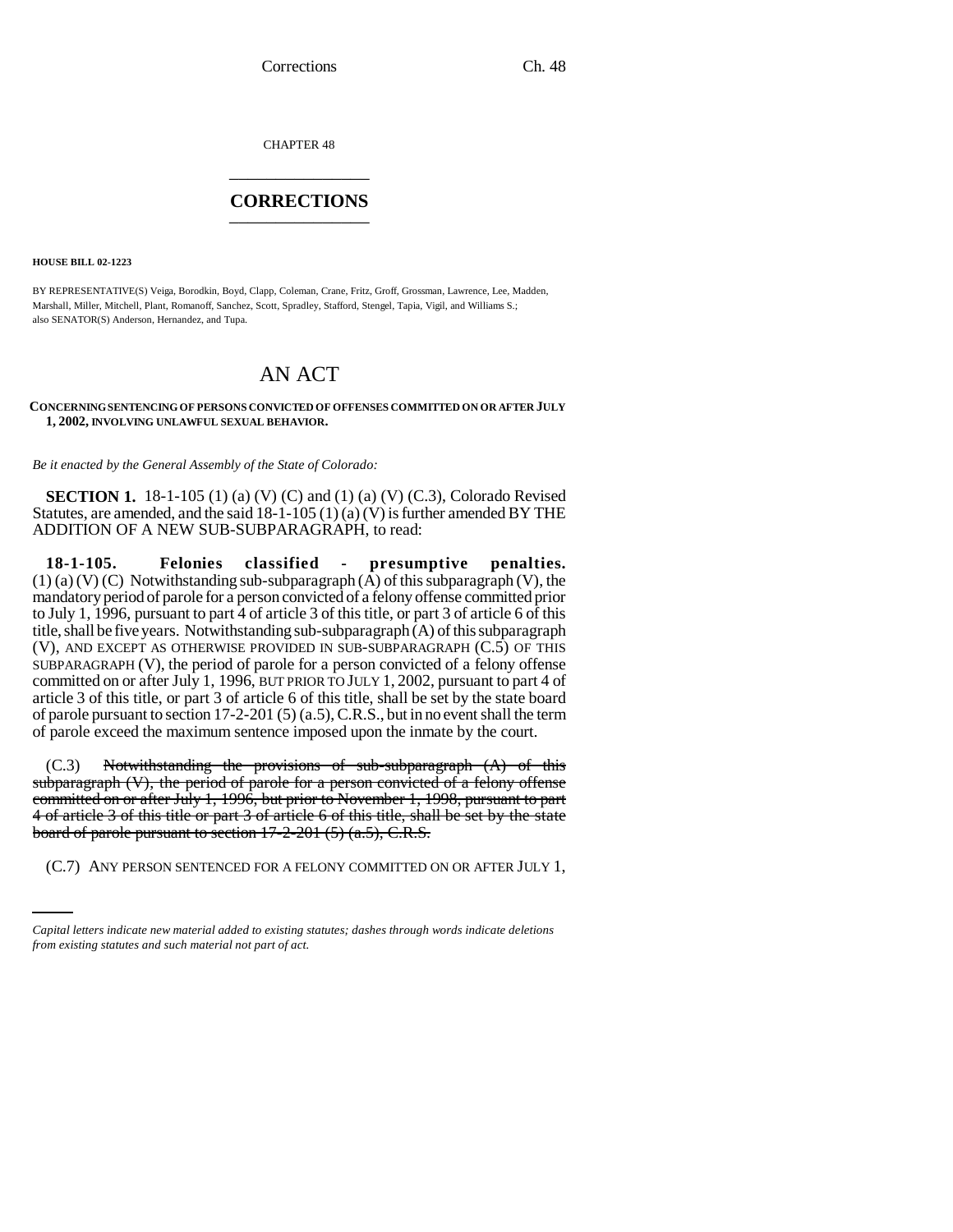## Ch. 48 Corrections

2002, INVOLVING UNLAWFUL SEXUAL BEHAVIOR, AS DEFINED IN SECTION 18-3-412.5 (1), OR FOR A FELONY, COMMITTED ON OR AFTER JULY 1, 2002, THE UNDERLYING FACTUAL BASIS OF WHICH INVOLVED UNLAWFUL SEXUAL BEHAVIOR, AND WHO IS NOT SUBJECT TO THE PROVISIONS OF PART 8 OF ARTICLE 13 OF TITLE 16, C.R.S., SHALL BE SUBJECT TO THE MANDATORY PERIOD OF PAROLE SPECIFIED IN SUB-SUBPARAGRAPH (A) OF THIS SUBPARAGRAPH (V).

**SECTION 2.** 17-2-201 (5) (a.5), Colorado Revised Statutes, is amended, and the said 17-2-201 (5) is further amended BY THE ADDITION OF A NEW PARAGRAPH, to read:

**17-2-201. State board of parole.** (5) (a.5) EXCEPT AS OTHERWISE PROVIDED IN PARAGRAPH (a.7) OF THIS SUBSECTION (5), as to any person sentenced for conviction of an offense involving unlawful sexual behavior or for which the factual basis involved an offense involving unlawful sexual behavior as defined in section 18-3-412.5 (1), C.R.S., committed on or after July 1, 1996, BUT PRIOR TO JULY 1, 2002, the board has the sole power to grant or refuse to grant parole and to fix the condition thereof and has full discretion to set the duration of the term of parole granted, but in no event shall the term of parole exceed the maximum sentence imposed upon the inmate by the court.

(a.6) AS TO ANY PERSON WHO IS SENTENCED FOR CONVICTION OF AN OFFENSE COMMITTED ON OR AFTER JULY 1, 2002, INVOLVING UNLAWFUL SEXUAL BEHAVIOR, AS DEFINED IN SECTION 18-3-412.5 (1), C.R.S., OR FOR CONVICTION OF AN OFFENSE COMMITTED ON OR AFTER JULY 1, 2002, THE UNDERLYING FACTUAL BASIS OF WHICH INVOLVED UNLAWFUL SEXUAL BEHAVIOR, AND WHO IS NOT SUBJECT TO THE PROVISIONS OF PART 8 OF ARTICLE 13 OF TITLE 16, C.R.S., SUCH PERSON SHALL BE SUBJECT TO THE MANDATORY PERIOD OF PAROLE SET FORTH IN SECTION 18-1-105 (1) (a) (V) (A), C.R.S.

**SECTION 3.** 17-22.5-403 (7) (a), Colorado Revised Statutes, is amended to read:

**17-22.5-403. Parole eligibility.** (7) (a) For any offender who is incarcerated for an offense committed on or after July 1, 1993, upon application for parole, the state board of parole, working in conjunction with the department and using the guidelines established pursuant to section 17-22.5-404, shall determine whether or not to grant parole. The state board of parole, if it determines that placing an offender on parole is appropriate, shall set the length of the period of parole at the mandatory period of parole established in section  $18-1-105$  (1) (a) (V), C.R.S., EXCEPT AS OTHERWISE PROVIDED FOR SPECIFIED OFFENSES IN SECTION  $17-2-201$  (5)  $(a)$ , (5)  $(a.5)$ , AND (5) (a.7). If an application for parole is refused by the state board of parole, the state board of parole shall reconsider within one year thereafter whether such inmate should be granted parole. The state board of parole shall continue such reconsideration each year thereafter until such inmate is granted parole or until such inmate is discharged pursuant to law; except that, if the inmate applying for parole was convicted of a class 1 or class 2 crime of violence, as defined in section 16-11-309, C.R.S., any sex offense, as defined in section 16-13-803 (5), C.R.S., a habitual criminal offense as defined in section 16-13-101 (2.5), C.R.S., or of any offense subject to the requirements of section 16-13-203, C.R.S., the board need only reconsider granting parole to such inmate once every three years, until the board grants such inmate parole or until such inmate is discharged pursuant to law.